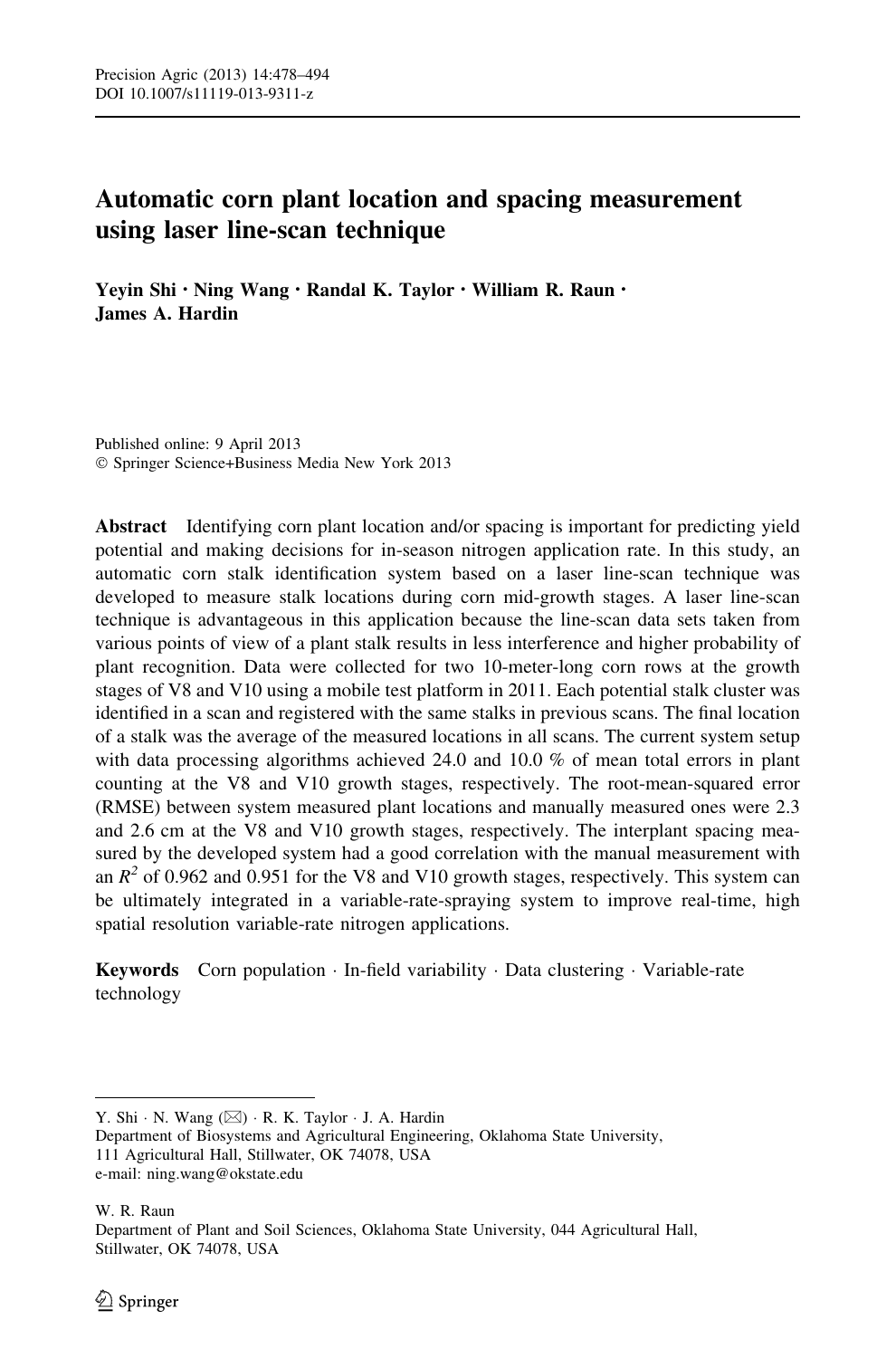#### Introduction

Nitrogen use efficiency (NUE) in cereal production worldwide is as low as 33 % (Raun and Johnson [1999](#page-16-0)). Much of the nitrogen (N) fertilizer applied to crops is lost to surface runoff and leaching. This results in environmental damage such as the contamination of groundwater supplies or eutrophication of surface waters.

Research on the approaches to reduce N losses has shown that the NUE decreases with increasing N application level (Gauer et al. [1992\)](#page-15-0) and nitrate leaching can be significant when N is applied at rates in excess of that needed for maximum yield (Raun and Johnson [1995\)](#page-16-0). These findings have motivated research and adoption of variable-rate N applications where N is applied during the growing season rather than being applied at a fixed rate prior to planting (Sowers et al. [1994](#page-16-0)).

It is critical to determine an optimal spatial scale for variable rate N application for infield variability management. For corn production, Martin et al. ([2005\)](#page-16-0) evaluated by-plant corn yield variability based on the data collected in the USA, Argentina and Mexico from 2002 to 2004. The by-plant corn yield was calculated in the unit of kg/ha by assuming the grain yield of a plant was the average grain yield in an area of one hectare. The area occupied by that plant was calculated as half the distance to and from its two nearest neighbors multiplied by the row spacing. They reported an averaged standard deviation of plant to plant grain yield at 2 765 kg/ha. They also found that variability was not significant if the yield was averaged along the row over a scale greater than 0.5 m. These results indicated that high-resolution plant management protocols might have a significant impact in corn production.

Parameters commonly considered when investigating variability management are soil nutrient level, soil moisture, plant N content, plant population or spacing, plant height, canopy coverage or volume and canopy density. In corn production, variability of plant N content, plant population or spacing and plant height are often examined. Krall et al. ([1977](#page-15-0)) found that every 2.5 cm increase in the standard deviation of plant spacing would decrease the yield by 210 kg/ha. Lauer and Rankin ([2004\)](#page-16-0) found that when the standard deviation in corn plant spacing was greater than 12.0 cm, relative grain yield reduced at 1.06  $\%$  with every centimeter increase of the standard deviation in plant spacing. A corn by-plant yield prediction model proposed by Martin et al. ([2012\)](#page-16-0) included plant height, plant spacing and normalized difference vegetative index (NDVI) and achieved an  $R^2$  of 0.48. The previous model without using plant height and spacing had an  $R^2$  of 0.22.

The research on plant population or interplant spacing measurement can be categorized as two types: airborne and ground-based (Dworak et al. [2011](#page-15-0)). Most of the airborne remote sensing approaches use hyperspectral or multispectral analysis to obtain large-scale data (Huang et al. [2010](#page-15-0); Thorp et al. [2008\)](#page-16-0). Ground-based sensing methods have been used for obtaining detailed crop and soil information. These can be done concurrently with other infield operations such as planting, spraying or harvesting. Ground-based approaches for plant population or spacing measurements can be categorized as intrusive (mechanical methods) or non-intrusive methods.

Mechanical methods to measure corn plant population usually use the resistant force of stalks on a spring loaded arm or a gravity pendulum to count the number of stalks (Birrell and Sudduth [1995](#page-15-0); Heege et al. [2004](#page-15-0)). Some of these methods have already been commercialized on combine harvesters. Non-intrusive methods are more suitable for sensing corn population at early and mid-growth stages. Some of these methods are based on capacitive sensing: Nichols ([2000\)](#page-16-0) invented a moisture detecting sensor installed on a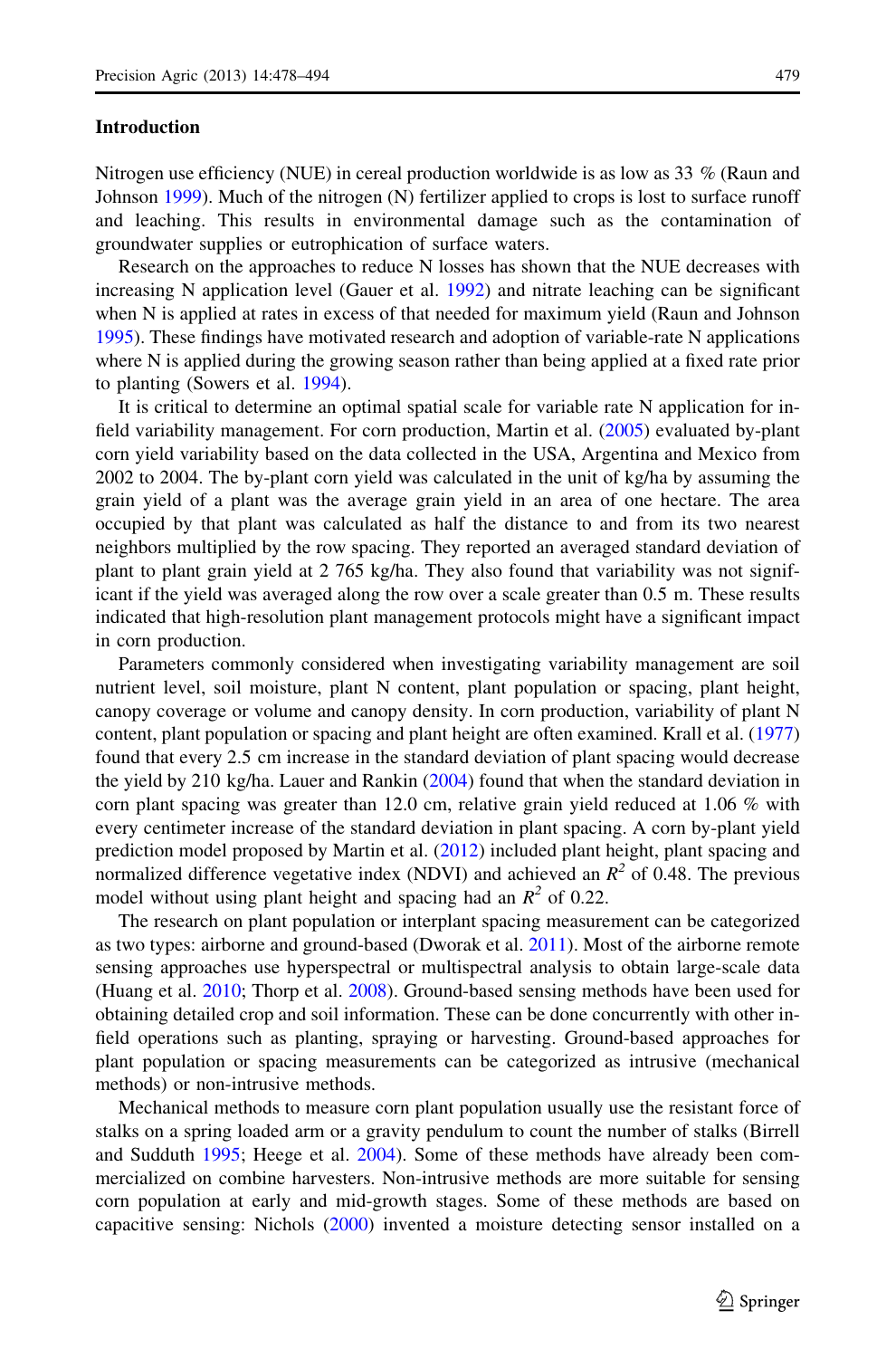combine head to count harvested stalks; Li et al. [\(2009](#page-16-0)) developed a capacitance biomass proximity sensor to count corn stalks during harvesting.

Other non-intrusive methods in ground-based crop sensing are mainly based on optical sensing technique including 2D color/gray-scale imaging and range sensing. Color imaging has been explored in several studies for corn plant counting and spacing measurement in the past few decades. Shrestha and Steward ([2003,](#page-16-0) [2005\)](#page-16-0) developed and tested a machine vision based corn plant population sensing system. Algorithms were developed for color image sequencing, segmentation and plant recognition in order to count corn plants and to estimate plant location and spacing. The root-mean-square errors (RMSEs) in population estimates were in the range of  $5-6\%$  compared with manual counts. Tang and Tian ([2008a](#page-16-0), [b\)](#page-16-0) developed a real-time crop row image reconstruction and plant identification system for automatically measuring the spacing of emerged corn plants. They achieved an overall RMSE of 1.7 cm and an  $R^2$  of 0.96. All of these studies targeted at early growth stage corn plants prior to canopy closure.

Range sensing techniques are another category of optical-based sensing methods that have been applied to crop parameter measurements. A photoelectric emitter and receiver pair is a 1D range sensor. Hummel et al. ([2002\)](#page-15-0) developed and tested photoelectric sensors installed on a combine corn head for plant diameter, spacing and population measurements. They used an air-jet system to physically remove corn leaves and other debris from the sensors' field of view. The average normalized population and spacing estimates were reported at 0.94 and 1.08, respectively. Luck et al. [\(2008](#page-16-0)) used an infra-red range sensor for in-field plant population measurements and achieved an error in population estimates between 0.7 and 4.4 %. They indicated that the main error source was the interference from leaves. A laser line scanner is a 2D range sensor. Wangler et al. [\(1994](#page-16-0)) patented a laser scanning sensor which could be attached on a sprayer to selectively spray according to the presence of the tree foliage. A laser scanning technique was also used for tree foliage density and wheat stand density estimation by calculating variation in laser penetration depth (Wei and Salyani [2004,](#page-16-0) [2004](#page-16-0); Saeys et al. [2009](#page-16-0)).

Up to recent, little research has been conducted so far on corn plant location measurement in the mid-growth stages using 2D range sensing techniques. The objective of this study was to develop a system using the laser line-scan technique for automatic corn plant location measurements to facilitate in-season variable rate N applications. The specific objectives were to:

- Develop a data acquisition system based on laser line-scan techniques to obtain corn plant location and spacing information;
- Develop data processing algorithms to estimate corn plant location and spacing; and
- Evaluate the system performance at the V8 and V10 growth stages.

# Materials and methods

System setup and principles

The data acquisition platform was a four-wheel cart which moved easily between rows (Fig. [1a](#page-3-0)). The key component of this system was a laser line scanner (LMS291, SICK AG, Waldkirch, Germany) which measured distances between the sensor and target objects based on the time-of-flight principle. It was configured to operate in continuous line scan mode with a field of view of  $100^{\circ}$  and a resolution of  $0.25^{\circ}$ . The laser scanner was mounted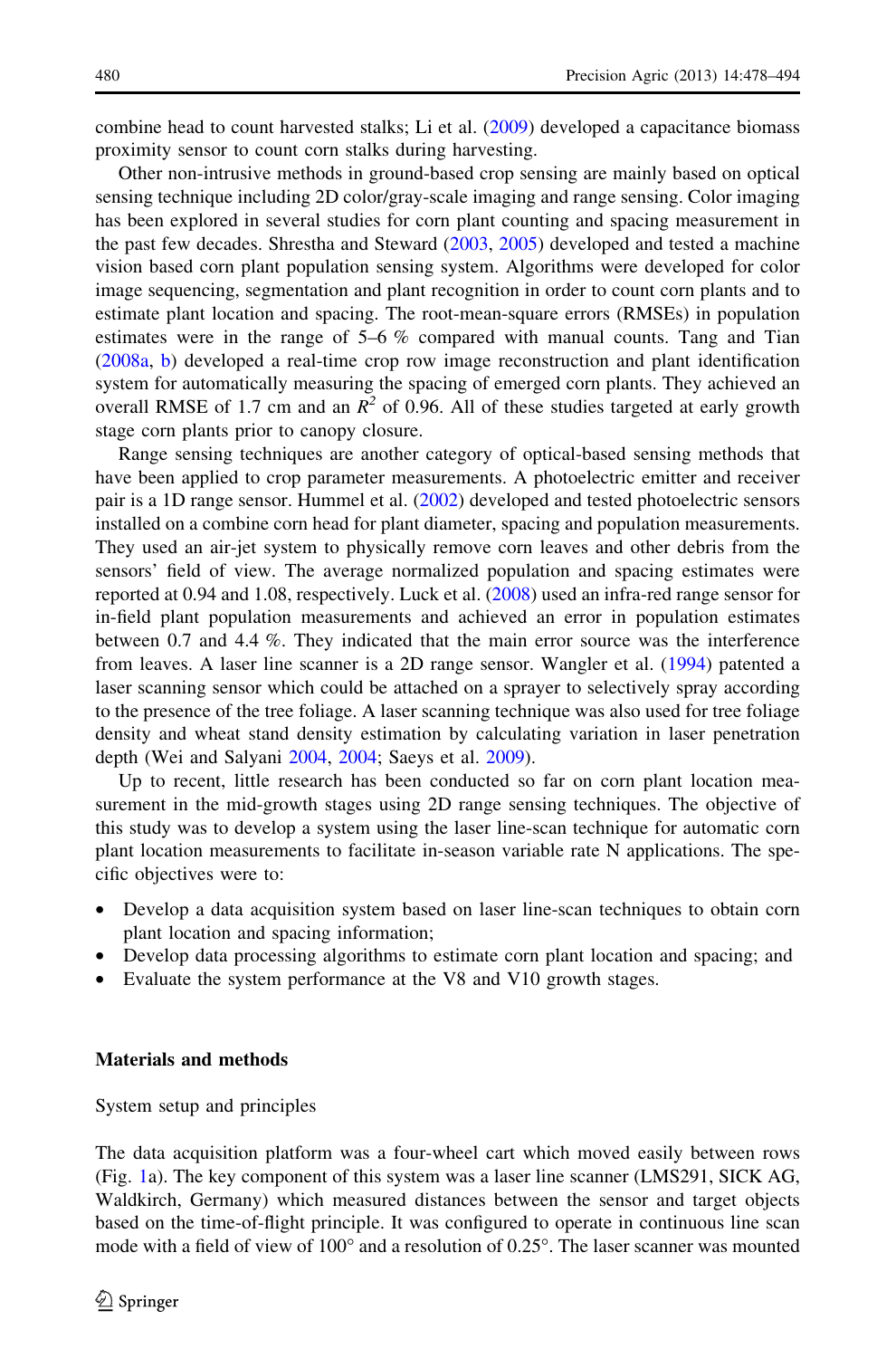<span id="page-3-0"></span>on the cart's front arm and aimed about 5-cm above the roots of the corn stalks with a downward angle of  $20^{\circ}$ . The scan plane formed a  $70^{\circ}$  angle with the plane of the plant row (Fig. 1c). This setup was selected to allow the sensing of stalks near the ground while maintaining sufficient clearance between the sensor and ground.

Multiple neighboring stalks within a row were sensed in a scan as illustrated in Fig. 1b. The number of stalks in a scan depended on the distance between the sensor and plant row, as well as how far apart neighboring plants were. A control program developed in



Fig. 1 Laser line-scan based corn plant location and spacing measuring system: (a) the cart with a laser linescan sensor and other data acquisition devices. (b) Top view and (c) side view showing system operation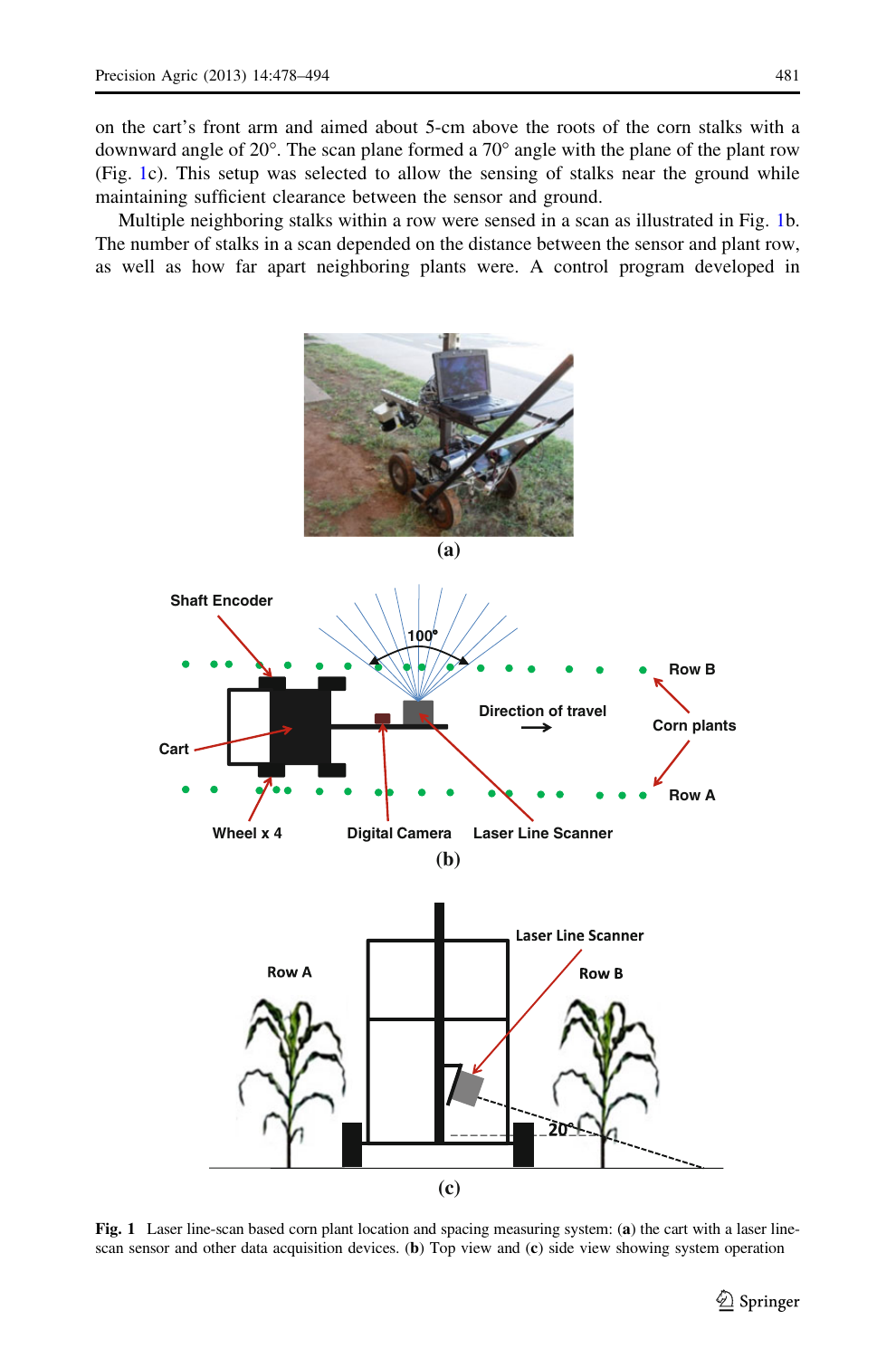LabVIEW® (National Instruments Co., Austin, Texas, USA) was used to establish the communication between a laptop computer and the laser scanner, to receive data packages, to extract distance data and convert them from polar to Cartesian coordinates, and to save the data into a file with MS Excel format. The laser scanner scanned  $100^{\circ}$  and collected 401 distance measurements in 53.28 ms. With an average 0.447 m/s moving speed of the cart, the sensor moved about 2.4 cm within the time of a scan. This offset was ignored in this study. A 500 kbps baud rate was configured with a RS-422 connection and a serial to Ethernet convertor (DeviceMaster 500, Comtrol Co., New Brighton, Minnesota, USA) between the laser scanner and the laptop to ensure a sufficient data transfer rate.

A shaft encoder was mounted on one of the rear wheels and connected to a data acquisition card (USB 6008, National Instruments, TX) to obtain the location of each scan relative to a fixed start point. Hence, the data of each laser scan was location-stamped with a corresponding encoder reading. A video camera was mounted next to the laser line scanner to record a video of each trial which could be used later to verify the measurements of the laser line scanner.

#### Field experiment setup

The field experiment was conducted at Lake Carl Blackwell, near Stillwater, OK, in June and July of 2011. Data were collected from two 10-m long rows, each containing 50 corn plants, at the V8 and V10 growth stages. Three trials were conducted on each row at the V8 growth stage. Due to equipment malfunctions, only the data from two trials was used on row 1 at the V10 growth stage. Figure 2 shows the field setup for the data acquisition platform. The cart with the developed data acquisition platform was manually pushed between corn rows. The horizontal distance between the sensor and the corn row varied from 34 to 48 cm due to the deviation of the cart from the center line between rows. Since



Fig. 2 Illustration of the cart's deviation between rows (not to scale): Case 1 (see P1) was when the cart was the closest to plant row B and Case 2 (see P2) was when the cart was the furthest to plant row B. Designations IL and 2L indicated the positions of *left wheel*, and IR and 2R indicated the positions of *right* wheel in these two cases, respectively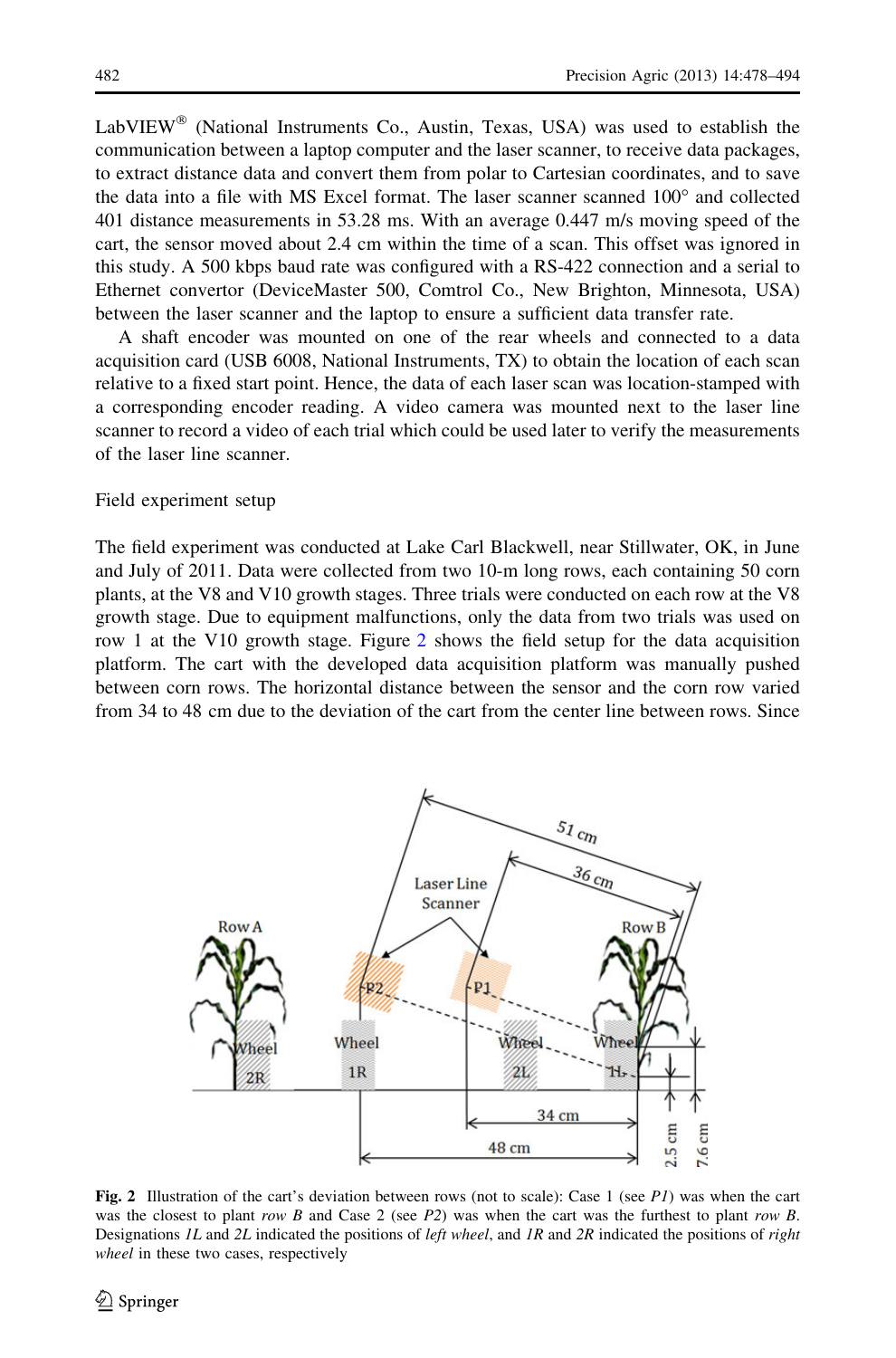the laser scanner was mounted with a downward angle, when the cart travelled between the rows, the actual distance reading of the central point of a laser scan was between 36 and 51 cm. The sensor was mounted at a height so that, with this travel distance, the sensing plane on the plant stalks was between 2.5 and 7.6 cm above the plant roots. Manual location measurements were taken for the 100 plants and used as ground truth.

# Data processing algorithms

Figure 3 shows a flowchart of the main data processing algorithm for locating corn stalks. Shaft encoder data of each scan were pre-processed so that it could be synchronized with ground truth measurement. For each scan, after eliminating the soil background, potential stalk clusters were classified and each was registered with corresponding stalk clusters from previous scans if they were identified as the same plant. Except for the most recent plant entering into the sensor's field of view during movement, each cluster in the current scan not corresponding to any of the clusters from previous scans were treated as noise. The final location of each recognized plant was calculated as the mean of the position measurements in all related scans. All data processing algorithms were developed in MATLAB<sup>®</sup> (MathWorks Inc., Natick, Massachusetts, USA).

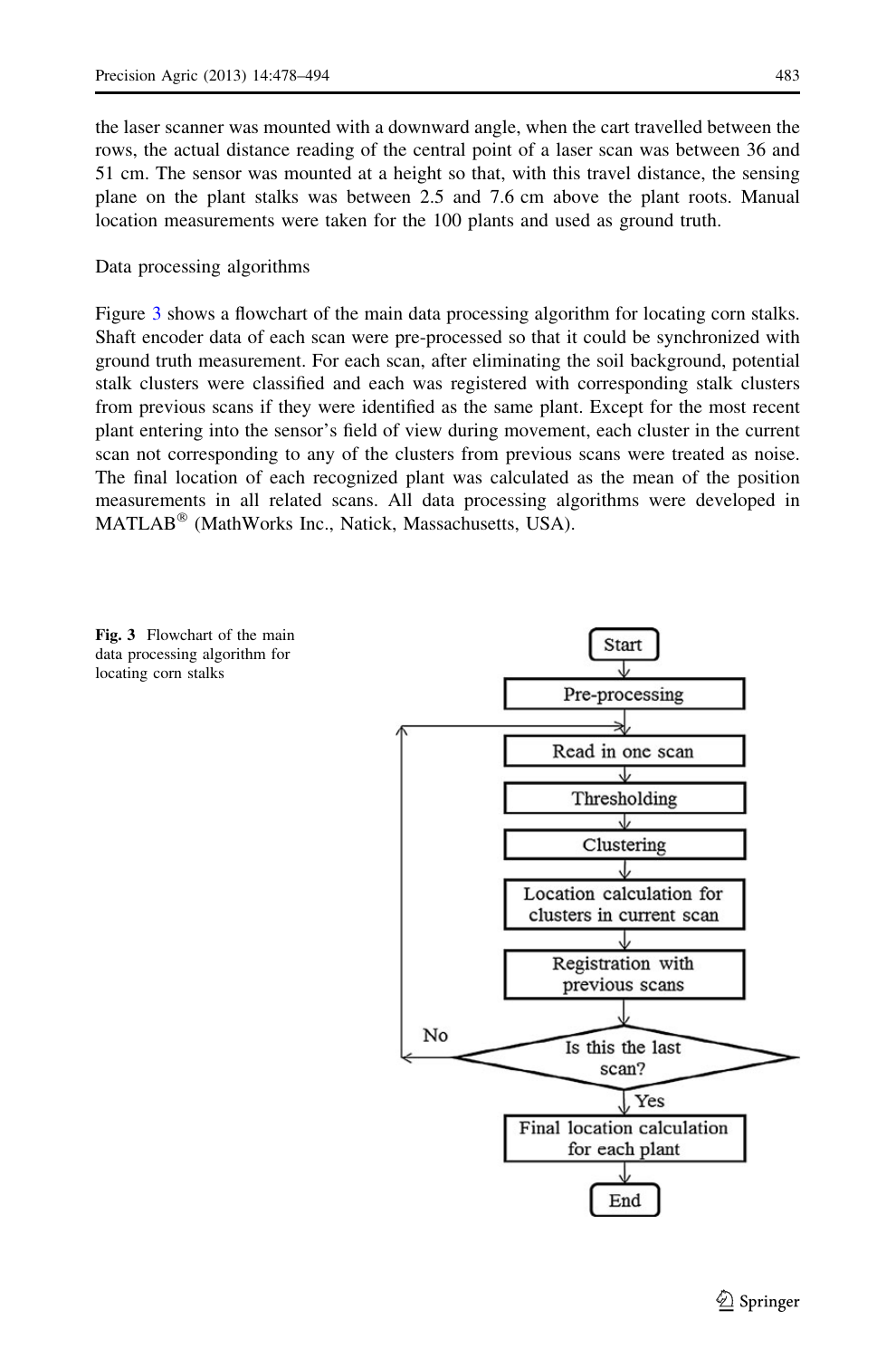#### Synchronization of shaft encoder data and ground truth measurement

A pre-processing step was conducted on the shaft encoder data to synchronize it with ground truth measurements so that the system could be evaluated. Shaft encoder readings provided location of each laser scan. They were critical for in-row plant registration. The quality of the shaft encoder readings depended on the rotation of the wheel to which the encoder roller was attached. Intermittent rotation due to obstacles or uneven soil surface was unavoidable in a field experiment and could reduce positional accuracy. To partially correct for these deviations, encoder readings of each trial were stretched evenly along the entire row so that they would have an equal total length in between the 1st and 50th plants.

#### Thresholding

Figure [4](#page-7-0)a shows a typical scan after conversion to Cartesian coordinates. The sensor (gray square box) was at the origin of the local coordinates when this scan was taken. The clusters within 36–51 cm of the vertical axis of the coordinates corresponded to plant stalks. Other data points were the reflections from the soil background, leaves or other interfering objects and considered as noise. A thresholding process was conducted to eliminate noise data points that were not within the normal 36–51 cm range of the sensor as the cart travelled down the row.

#### Clustering

A clustering algorithm was implemented to identify potential stalk clusters based on the density variation of the line scan data. This algorithm was adapted from the density-based spatial clustering of applications with noise (DBSCAN) described by Ester et al. [1996.](#page-15-0)

Three parameters must be pre-defined in this algorithm: e was the range in which a core point searched for a neighbor point to form a cluster and was set as a specific value no less than 0.85 cm according to the distance the core point was away from the origin; MinPts was the minimum number of data points needed to identify a cluster and was set as five; MaxPts was the maximum number of data points to be included in a cluster and was set as 25. These values were determined by trial and error in this study.

The value of radius  $\varepsilon$  in which a core point searched for its neighbors was not the same for every core point in the developed clustering algorithm. It varied based on the distance a data point was away from the origin. This was necessary because the radially collected data of the laser line scanner resulted in a higher density of data points near the scanner. The section area of a laser beam at a data point was calculated based on the divergence angle of the laser beam and the distance between that data point and the origin. The ratio of this section area to the section area of a laser beam at 44-cm away from the origin (cart centered between two rows) was obtained. It was used to multiply the minimum value of  $\varepsilon$ (which was 0.85 cm in this study) to be the specific  $\varepsilon$  value for that data point. The adjustable searching range  $\varepsilon$  made the clustering more accurate.

The values of MinPts and MaxPts were selected by assuming that the stalk diameters measured in this study would not be less than 1 cm or greater than 5 cm at both of the V8 and V10 growth stages. If the cart was moving along the center line between rows, a 5 cm or a 1 cm object would form a 25-point cluster or a five-point cluster at the central point of a laser scan when the sensing resolution was set as  $0.25^{\circ}$ . Hence, MinPts was set as five and MaxPts was set as 25.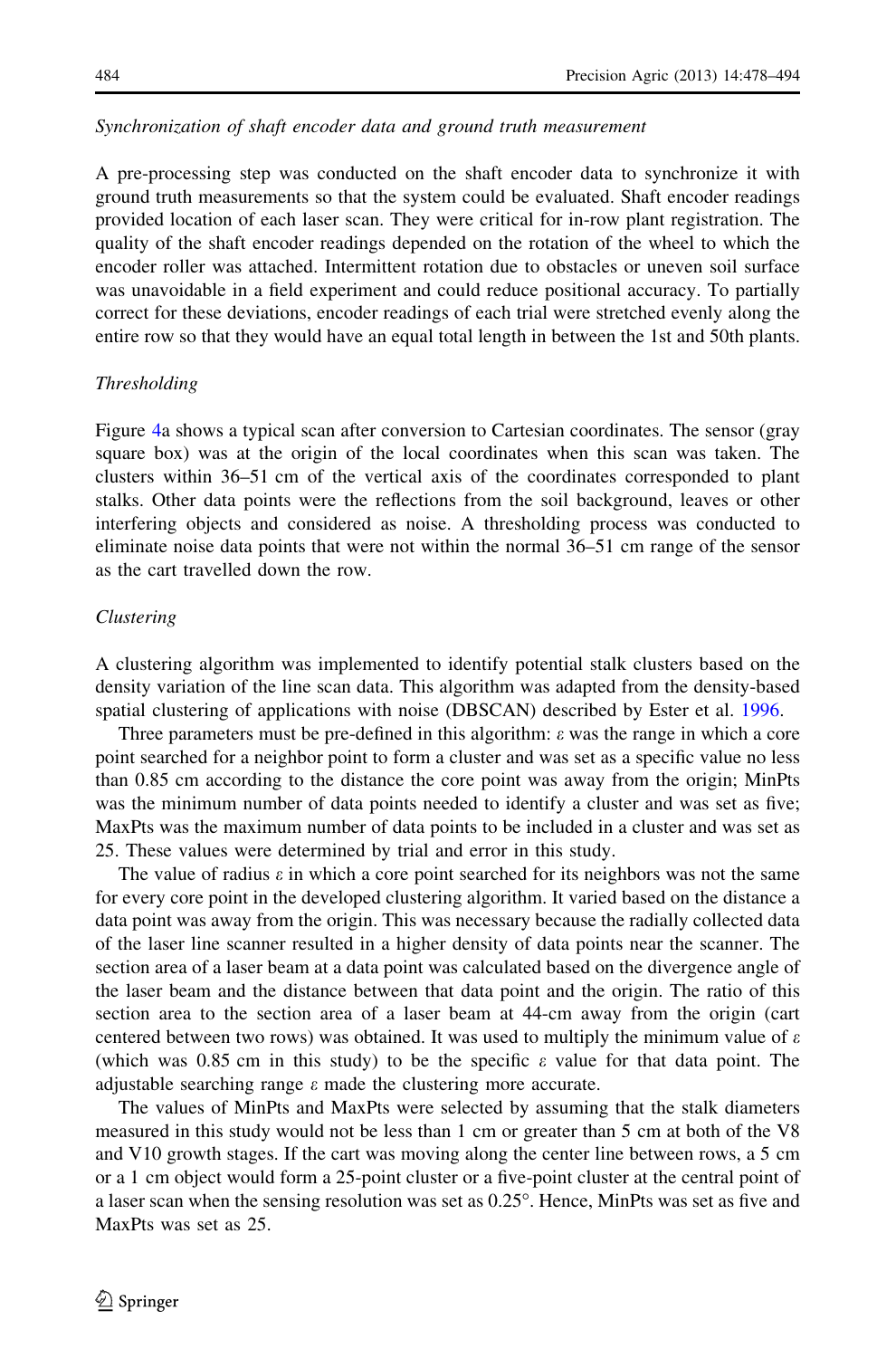<span id="page-7-0"></span>Fig. 4 Illustration of clustering algorithm for stalk identification. (a) Typical line scan data after converting to Cartesian coordinates. Circles indicate reflectance data points; sensor was located at the origin (0, 0). (b) Clustering result of this scan: 1–5 were the identified clusters



The clustering algorithm included the following steps:

- 1. All points in a dataset were initially marked as unvisited. The algorithm randomly started from one of the unvisited points  $p$  in the dataset and marked it as a visited point.
- 2. Made  $p$  a core point and searched for neighboring points within a radius  $\varepsilon$ . If no points were found within that range, marked  $p$  as noise and went back to step 1; otherwise, a new cluster was found consisting of  $p$  and its neighbors.
- 3. Each neighbor of the core point was assigned to the current cluster and was marked as visited. Each of point in the cluster was then treated as a core point and a search was conducted for its neighbors within a radius of e. For each of the neighbor points found, step 3 was repeated until no new neighbors could be found.
- 4. Went back to step 1 until all points in the dataset had been visited.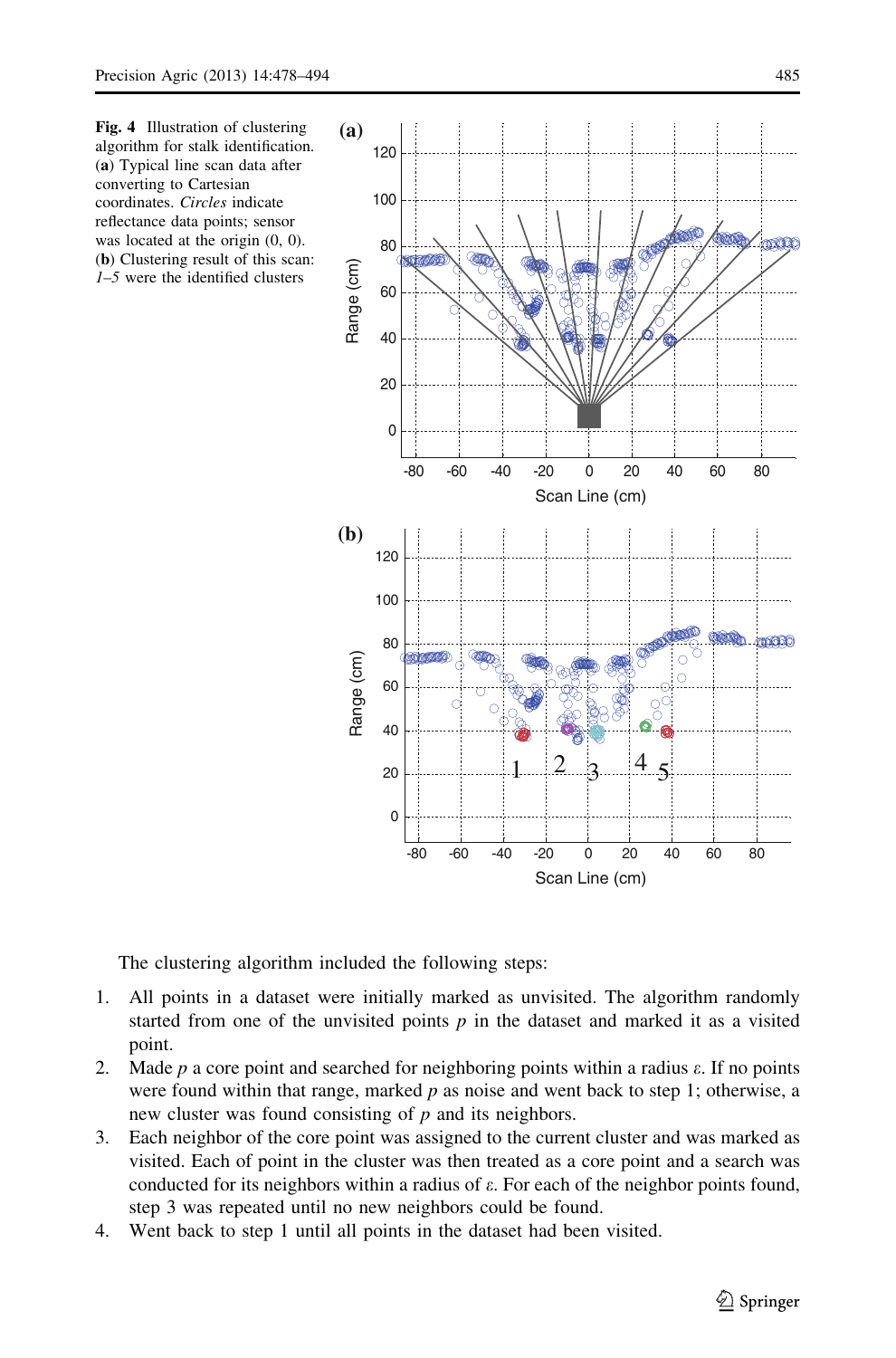5. Checked the size of each cluster. Only those clusters that had a size larger than MinPts and smaller than MaxPts were kept while others were treated as noise and eliminated.

The clustering algorithm developed in this study changed the criterion for identifying a point as a core point in a cluster expansion. In the referred algorithm (DBSCAN) a point was usually marked as a core point when it had more than three neighbors within a certain range; otherwise, the point was marked as noise. This made it possible to initially mark border points in a cluster as noise if the cluster had a narrow shape. Though DBSCAN changed them to cluster points later, this was inefficient if most of the points in a cluster were boarder points, which was the case when using a laser line scanner in plant stalk profiling. In the developed clustering algorithm, a cluster expansion started from a core point even if it had only one neighbor in a defined range.

# Coordinate conversion

Two coordinate systems were involved in data processing—a local coordinate system and a ground coordinate system. Data from each scan had unique local coordinates due to the movement of the cart down the row. The origin of each local coordinate system was located at the laser source inside the laser line scanner. The y-local axis of each of the local coordinate system was along the midpoint of the sensor's field of view and increased with the distance away from the sensor; the x-local axis was perpendicular with y-local axis and increased to the right of the sensor. The origin of ground coordinates was at the start of each trial where the encoder reading was zero. The x-ground axis of the ground coordinates was parallel to the direction of sensor's travel; the y-ground axis was parallel to local coordinate axis indicating the depth measurement. The local coordinates of a plant in a scan were finally converted to the ground coordinates making use of the specific encoder reading of that scan.

#### Scan registration/matching between scans

Multiple scans obtained for the same stalk from various points of view gave a better chance to correctly recognize a plant. With the sensor's configured field of view while traveling at 0.447 m/s during data acquisition, a stalk generally appeared in approximately 40 continuous scans. Although it might be interfered with or blocked by leaves and other debris in some scans, a stalk still had a high possibility to be recognized in the rest of the scans. In order to match clusters from multiple scans corresponding to the same plant stalk, a scan registration procedure was implemented based on the difference of shaft encoder readings between scans.

Figure [5](#page-9-0) is an illustration of this scan registration process. Assume scan  $\#$  j was a current scan, scan  $\#$  i was a previous scan, three clusters were shown in both scans, and the difference between encoder readings of these two scans was d. The developed algorithm used cluster locations in the current scan and  $d$  to calculate estimated cluster locations in the previous scan. It then searched for corresponding clusters within a small buffered search area around that estimated location for each cluster. The buffered search area was set as  $\pm 6$  cm in this study by trial and error. If multiple corresponding clusters were found within that range for a cluster in the current scan, the one closest to the estimated location in the previous scan was selected. The first scan was exempted from registration. The clusters recognized in the first scan were assigned as plant stalks in incremental indices starting from one.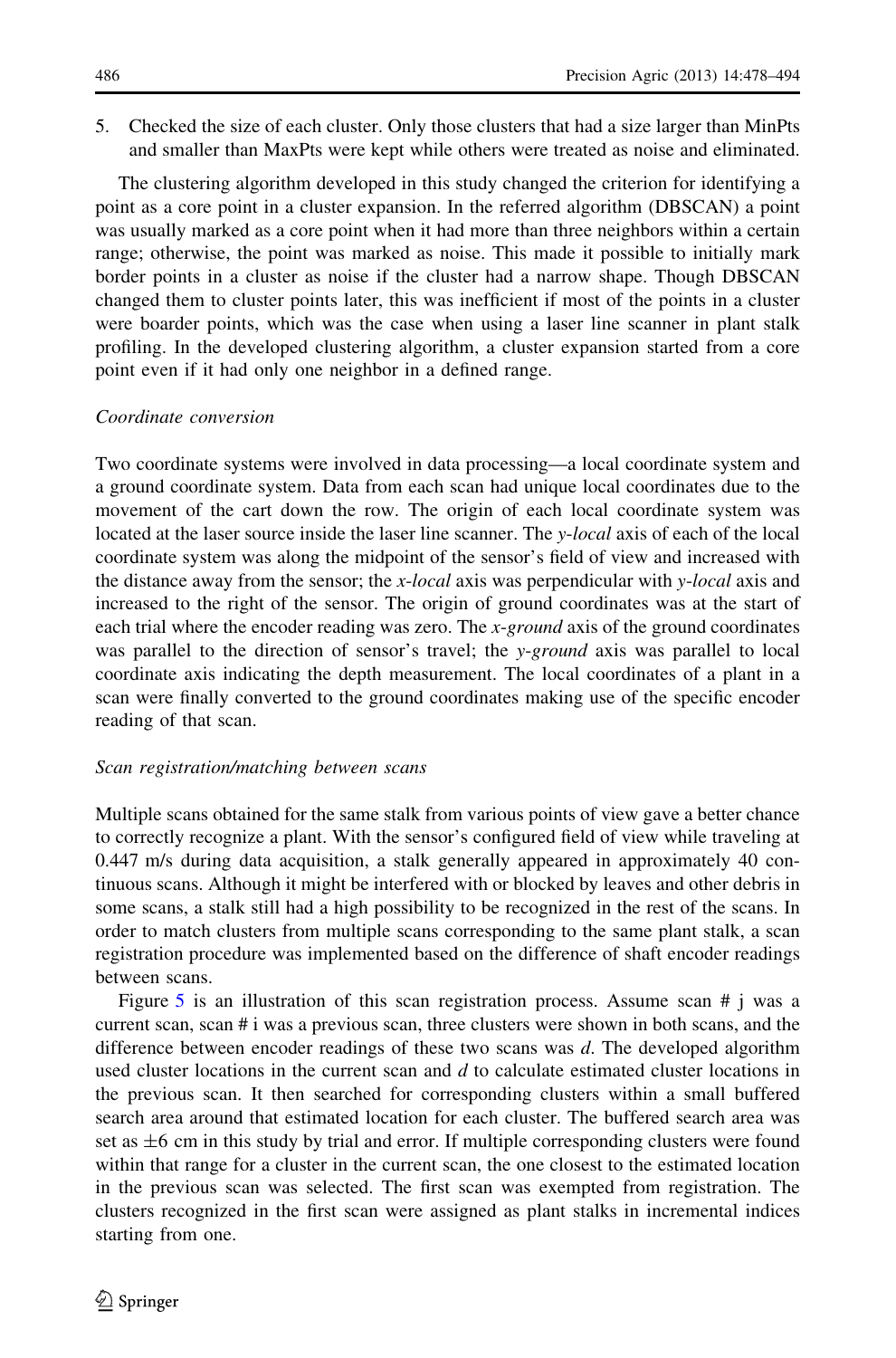<span id="page-9-0"></span>Fig. 5 Illustration of the scan registration algorithm



Registration started from the second scan and each scan could only register with the previous scans in order to meet the requirement by a real-time processing system. For each cluster in the current scan, the algorithm searched backward through up to thirty previous scans to find a matching cluster. Once a matching cluster was found, the one in the current scan was assigned to the same cluster index as the cluster in the previous scan; otherwise, the cluster in the current scan was marked as not being matched. Finally, all the unmatched clusters were checked to see if there was a cluster which newly entered into the sensor's field of view. If there was one, a new cluster index was assigned to it. At the end of the process, all the unmatched clusters were marked as noise clusters.

The final location of a recognized plant stalk was the mean location of all clusters with the same index in different scans. Estimated locations which were within 5 cm of each other had a high likelihood of corresponding to a stalk and a sheath (Fig. 6). Sheath interference was compensated for by averaging the locations of two estimated locations less than 5-cm apart into one location.



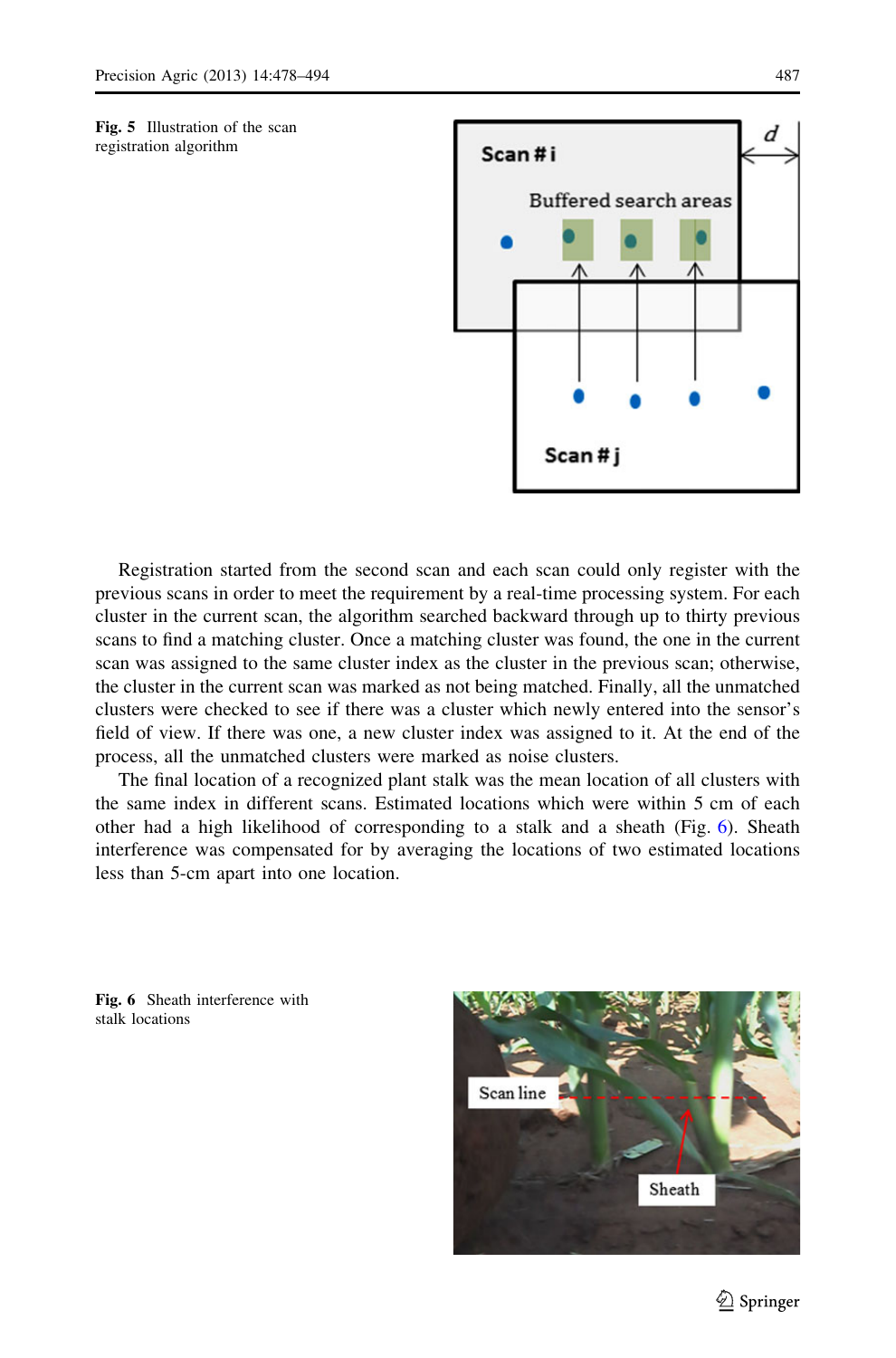#### System performance evaluation

System performance was evaluated by comparing its measurements to ground truth data which was measured manually by a ruler for each plant row. Errors in plant counting, plant location estimate and interplant spacing estimate were analyzed.

## Plant counting

Three errors were defined for evaluating system's performance on plant counting: the false negative counting error (FNEr) (Eq. 1), false positive counting error (FPEr) (Eq. 2), and total counting error (TEr)  $(Eq. 3)$ :

$$
\text{FNET} = \frac{\text{Missing count}}{\text{Ground truth count}} \times 100\,\% \tag{1}
$$

$$
\text{FNEr} = \frac{\text{Adding count}}{\text{Ground truth count}} \times 100\,\% \tag{2}
$$

$$
TEr = FNET - FPET \tag{3}
$$

If no plant was identified within  $\pm 10$  cm from the ground truth location of an actual plant, there was a false negative count for that actual plant. Similarly, if no actual plant was located within  $\pm 10$  cm of the location of an identified plant, this resulted in a false positive count. Only the recognized plant closest to (and within  $\pm 10$  cm) the location of an actual plant was a valid count; multiple counts of an actual plant were treated as false positive counts. The total counting error was equal to the sum of the false negative error and false positive error. These errors were calculated for each of the two rows at each growth stage. The SAS (SAS Institute, Cary, North Carolina, USA) General Linear Model procedure (GLM) was used to test for significant differences in FNEr, FPEr and TEr between the V8 and V10 growth stages.

## Plant location estimation

The RMSE was calculated between the manually measured ground truth locations and those measured by the developed system for all correctly recognized plants in each row at each growth stage. In this analysis, locations corresponding to false negative counts were eliminated from ground truth locations in each trial while locations corresponding to false positive counts were eliminated from system measured locations. The significant difference in plant location estimates between the V8 and V10 growth stages was also tested using GLM procedure in SAS.

#### Plant spacing estimation

Another parameter to investigate plant location error was the error of interplant spacing estimates. Interplant spacing was calculated as the difference between every recognized plant pair in a row excluding false positive and false negative counts for each trial. The spacing of the two plants at each side of a false negative count was eliminated from the system measured spacing in order to correlate with the manually measured spacing. The RMSE of estimated spacing of all identified plants was calculated for each row in each trial and compared to manually measured spacing. If two successive plants were only correctly recognized in one trial, their spacing was compared to ground truth data; if two successive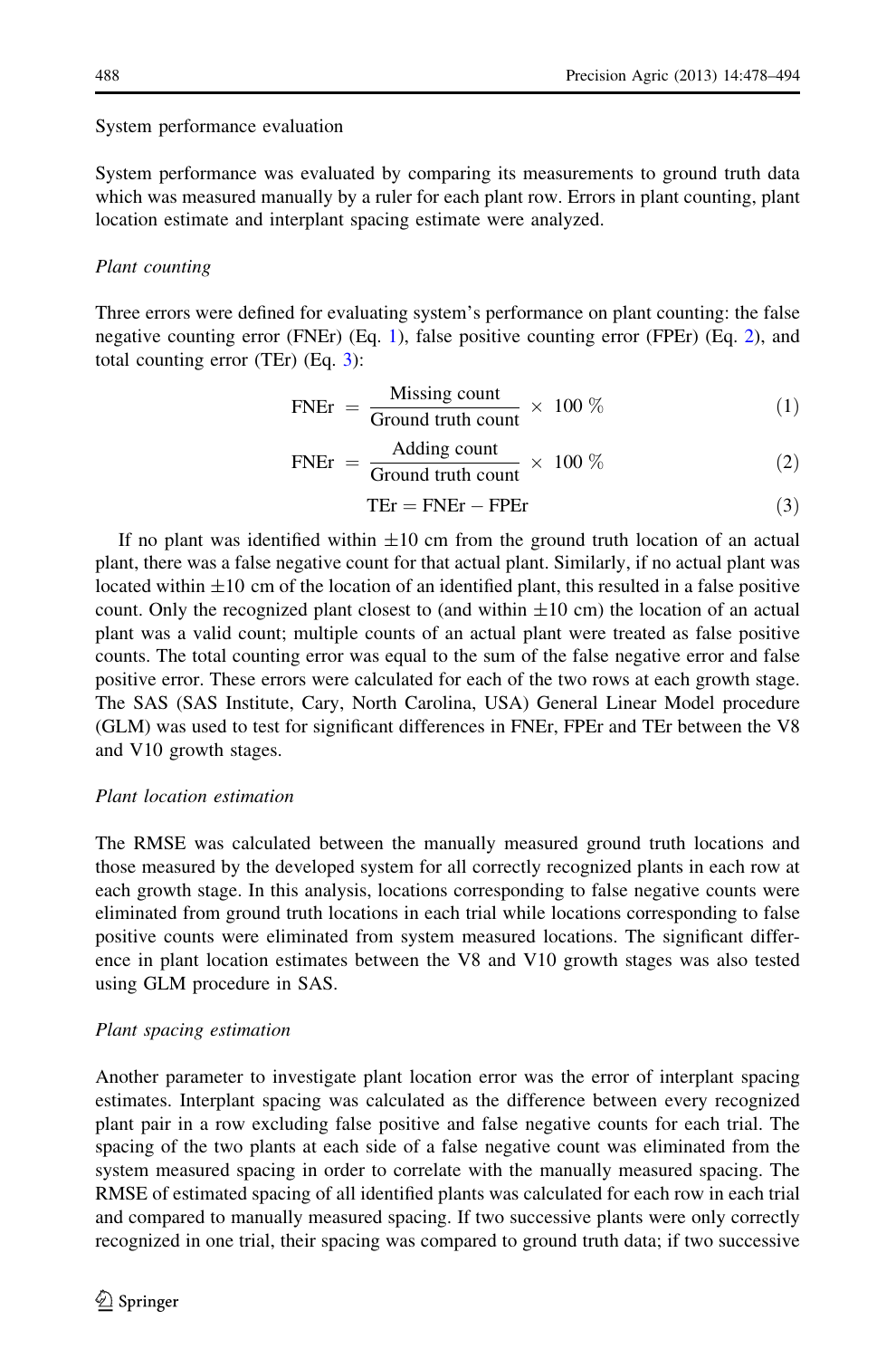plants were correctly recognized in different trials, the corresponding spacing measurements were averaged before comparing to ground truth data.

## Results and discussion

#### Plant counting error

At the V8 growth stage, an averaged 2.0 % (SD = 1.6 %) FNEr, an averaged 22.0 % FPEr and an averaged 24.0 % (SD = 6.9 %) TEr were achieved. At the V10 growth stage, a 3.0 % (SD = 1.0 %) FNEr, a 7.0 % (SD = 3.0 %) FPEr, and a 10.0 % (SD = 4.0 %) TEr were achieved (Table 1).

No significant difference was found in FNEr ( $F_{1,6} = 0.50$ ,  $p = 0.51$ ) and TEr  $(F<sub>1.6</sub> = 5.51, p = 0.057)$  between the V8 and V10 growth stages. While a significant difference was found in FPEr between V8 and V10 growth stages ( $F_{1,6} = 7.61$ ,  $p = 0.033$ ). At V8 growth stage, false positive errors were larger than false negative errors for both rows; while at the V10 growth stage, false positive errors decreased and false negative errors increased. The large false positive error at V8 growth stage was primarily due to weed interference which prevented the system from differentiating weeds from stalks (Fig. [7a](#page-12-0)). Row 2 had larger errors than row 1 at V8 growth stage. The recorded video indicated more weed interference for row 2 than row 1 at that time. This suggested that the system developed in this study should be used in a weed controlled plot. A higher sensing height to avoid the weed area might help although interference from leaves on the stalk could offset improvements. At the V10 growth stage, weeds had been treated with herbicide so false positive errors decreased; however, most of the lower leaves were dehy-drated and laid over the stalk (Fig. [8\)](#page-12-0). A leaf cluster often had a larger size  $(>=25$  data points) than a stalk cluster. This was used by the algorithm to differentiate the leaf clusters from the stalk clusters. Attached leaves prevented the sensor from seeing the actual shape of the stalks resulting in more false negative errors. At the V8 growth stage, most of the lower leaves were still vital and standing up.

The number of plants identified in each trial was used to assess the repeatability of system estimates. At the V8 growth stage, 49 out of 50 plants (98.0 %) were identified in all trials in row 1 though all 50 plants were identified in at least one trial; 46 plants out of 49 plants (93.9 %) were identified in all trials in row 2 excluding a plant located 3 cm apart from one of its neighbors though the other 48 plants were identified in at least one trial. At the V10 growth stage, 47 out of 50 plants  $(94.0\%)$  were identified in valid trials in row 1 though all 50 plants were identified in at least one trial.

|            | FNE $r$ $(\%)$ | FPE $r$ $(\%)$ | TEr $(\% )$ | RMSE of location<br>estimate (cm) | RMSE of spacing<br>estimate (cm) |  |
|------------|----------------|----------------|-------------|-----------------------------------|----------------------------------|--|
| Row 1, V8  | $1.3(0.94)$ *  | 16.0(1.6)      | 17.3 (0.94) | 1.9(0.2)                          | 2.1(0.3)                         |  |
| Row 2, V8  | 2.7(1.9)       | 28.0(2.8)      | 30.7(2.5)   | 2.8(0.3)                          | 2.9(0.8)                         |  |
| Row 1, V10 | 3.0(1.0)       | 7.0(3.0)       | 10.0(4.0)   | 2.6(0.2)                          | 2.0(0.1)                         |  |

Table 1 Errors of plant counting and stalk location estimates compared to ground truth data

\* Numbers in the parenthesis represent standard deviation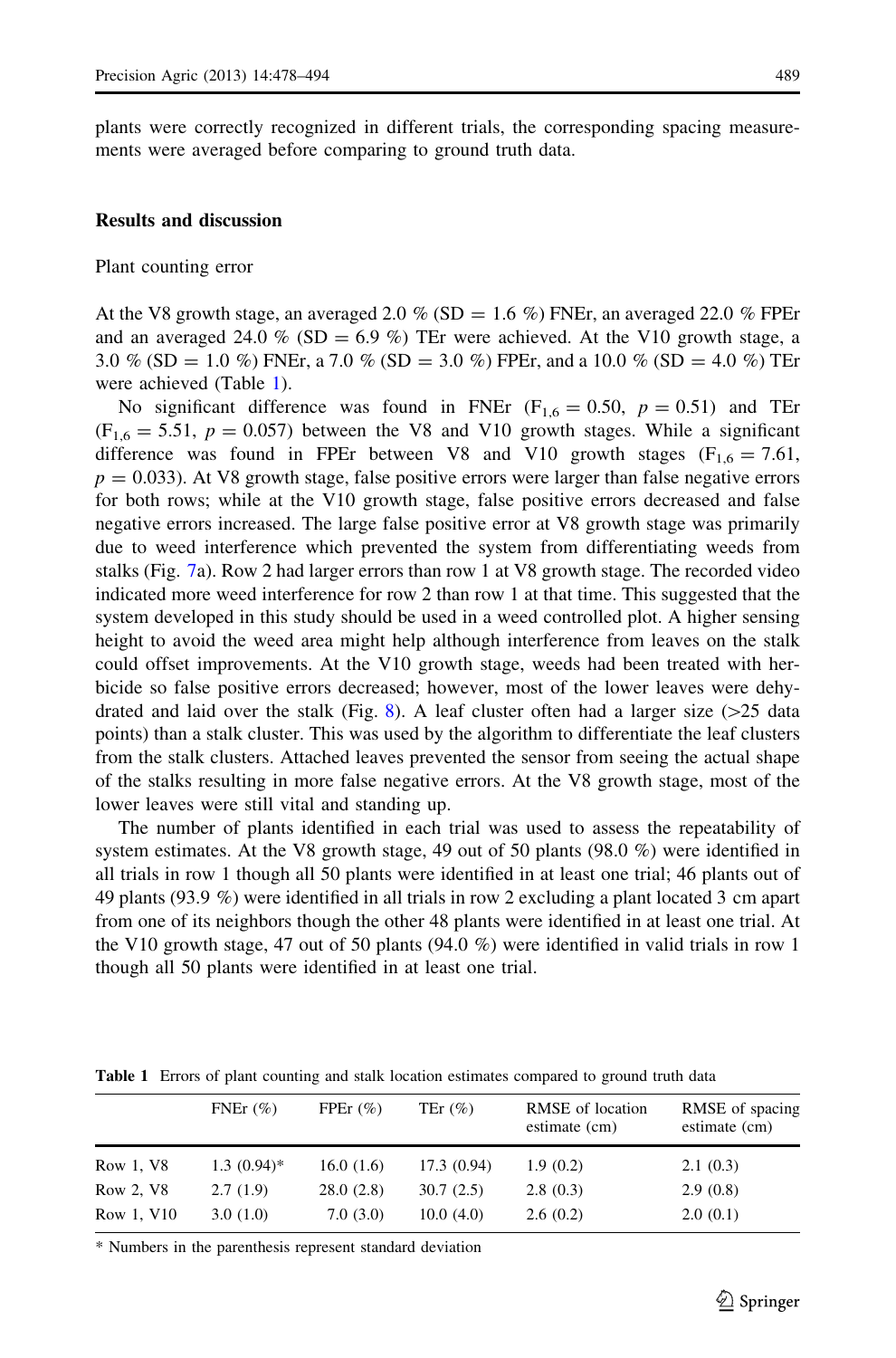<span id="page-12-0"></span>

Fig. 7 Weed interference at the V8 growth stage. (a) A stalk with weed interference in row 2. (b) Corresponding laser line scan data



Fig. 8 Typical laid-over leaf interference at the V10 growth stage

Plant location and spacing error

The RMSEs of system measured plant locations were 2.3 cm (SD =  $0.5$  cm) and 2.6 cm  $(SD = 0.2$  cm) for the V8 and V10 growth stages, respectively, for those correctly identified stalks in each row at each growth stage. No significant difference was found in RMSE of location estimate between the V8 and V10 growth stages ( $F_{1,6} = 0.29, p = 0.61$ ) which demonstrated the repeatability in location estimate at two different growth stages of the system. This plant location estimate error was relatively small compared with the  $20.2$  cm (SD = 10.6 cm) interplant spacing which is discussed in the next section.

Factors contributing to errors in plant location estimates included errors from data acquisition, data processing and sheath and leaf interference. Small diameter wheels on the cart likely caused some inaccuracy at some locations due to the uneven terrain in the field. The correction for encoder readings in data pre-processing distributed the encoder error evenly to every scan in a trial. This problem would be reduced if the encoder was mounted on a wheel with a larger contact area with the soil surface. Subjective error was induced in the manual measurement of plant locations. In addition, corn plants were not perfectly vertical during growth stages which caused inconsistency between manual and system measurements.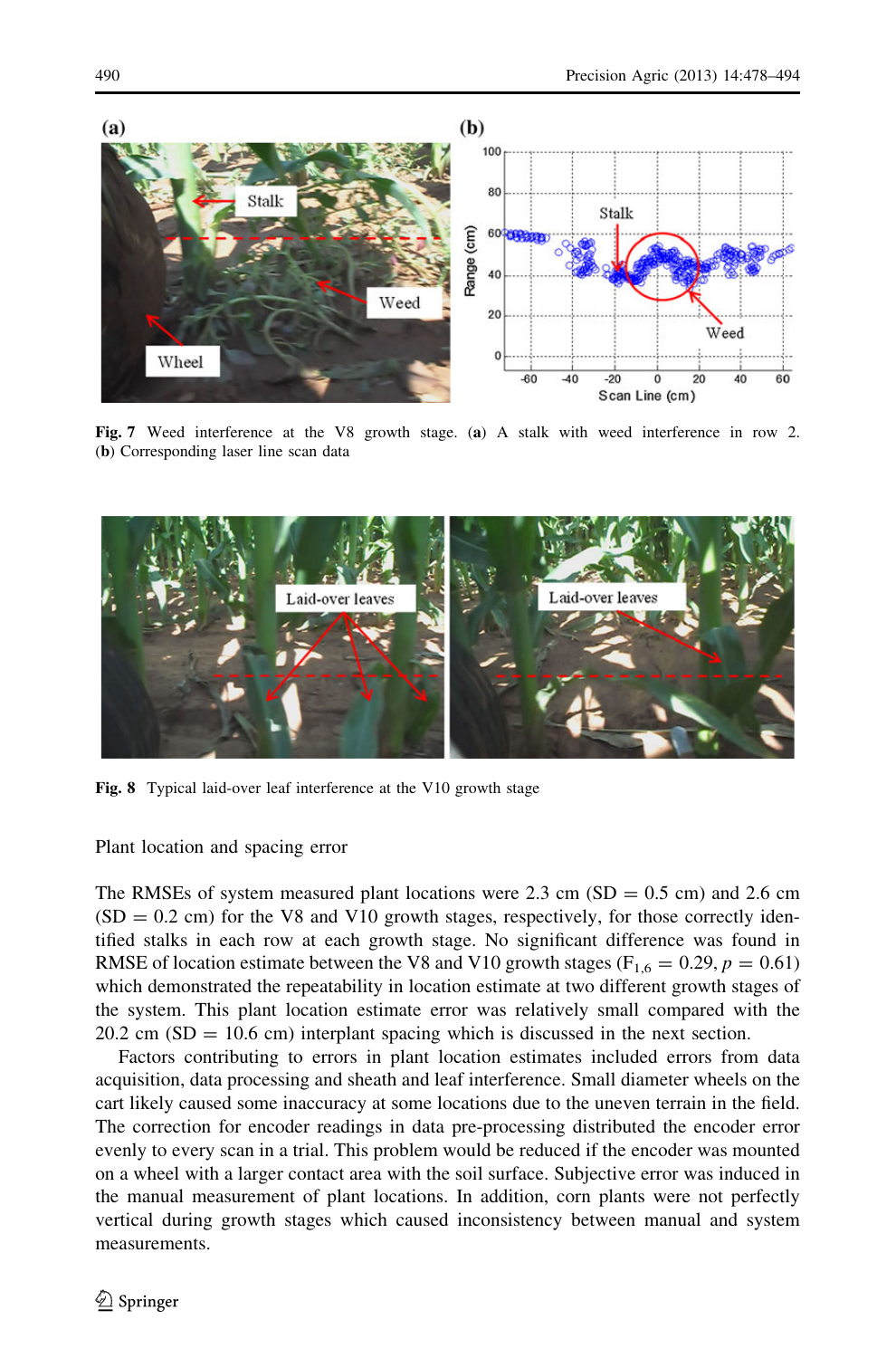

Fig. 9 Comparison between system measured interplant spacing and manually measured interplant spacing (a) at the V8 growth stage  $(n = 96)$  and (b) at the V10 growth stage

Interplant spacing estimated by the system was highly correlated to ground truth data. Comparison between them at the V8 growth stage resulted in RMSE of 2.5 cm (SD =  $0.8$  cm), an  $R<sup>2</sup>$  of 0.962 and a slope of 0.975 with an intercept of 0.643 in the regression equation (Fig. 9a). At the V10 growth stage, this comparison resulted in RMSE of 2.0 cm  $(SD = 0.1 \text{ cm})$ , an  $R^2$  of 0.951 and a slope of 0.995 with an intercept of 0.247 (Fig. 9b). The slopes were close to one and the intercepts were close to zero in both regression equations.

Distribution of manually and system measured interplant spacing was also investigated. Manually measured interplant spacing had a mean of  $20.2$  cm (SD = 10.6 cm); while those measured by the developed system had a mean of  $20.6 \text{ cm (SD} = 11.0 \text{ cm})$  at the V8 growth stage (Fig. [10a](#page-14-0)). Manually measured interplant spacing had a mean of 19.6 cm  $(SD = 8.5 \text{ cm})$ ; while those measured by the developed system had a mean of 19.8 cm  $(SD = 8.6$  cm) at the V10 growth stage (Fig. [10c](#page-14-0)). The similarity in the means and standard deviations of the system measurements with the ground truth data demonstrated the repeatability of the system developed in this study.

The errors of the system measured interplant spacing had means of 0.1 cm ( $SD = 1.9$  cm) and 0.1 cm ( $SD = 1.9$  cm) at the V8 and V10 growth stages, respectively (Fig. [10b](#page-14-0), d). Shapiro–Wilk normality tests were conducted to test the normality of the error distributions at the two growth stages. There was no significant evidence to reject the null hypothesis that they were normally distributed (SWstatistic  $= 0.97$ ,  $p = 0.82$  for V8; SWstatistic  $= 0.99$ ,  $p = 0.34$  for V10;  $\alpha = 0.05$ ) which demonstrated the reliability of the system measurements. However, the slightly positive skewed shape in the error distribution plot of the V10 stage (Fig. [10](#page-14-0)d) indicated that there was an error source. It was very likely associated with the preprocessing procedure in data processing in which the encoder reading was stretched in order to be synchronized with the ground truth data. The stretch ratio was larger in the V10 than that in the V8 growth stage because the drought soil condition in the V10 growth stage caused more missing encoder counts. This suggested an improvement on the data acquisition platform with a better wheel encoder mechanism in the future.

Evaluation of overall system performance

The RMSEs of interplant spacing measurements were 2.5 cm ( $SD = 0.8$  cm) at the V8 growth stage and 2.0 cm ( $SD = 0.1$  cm) at the V10 growth stage. These results were at a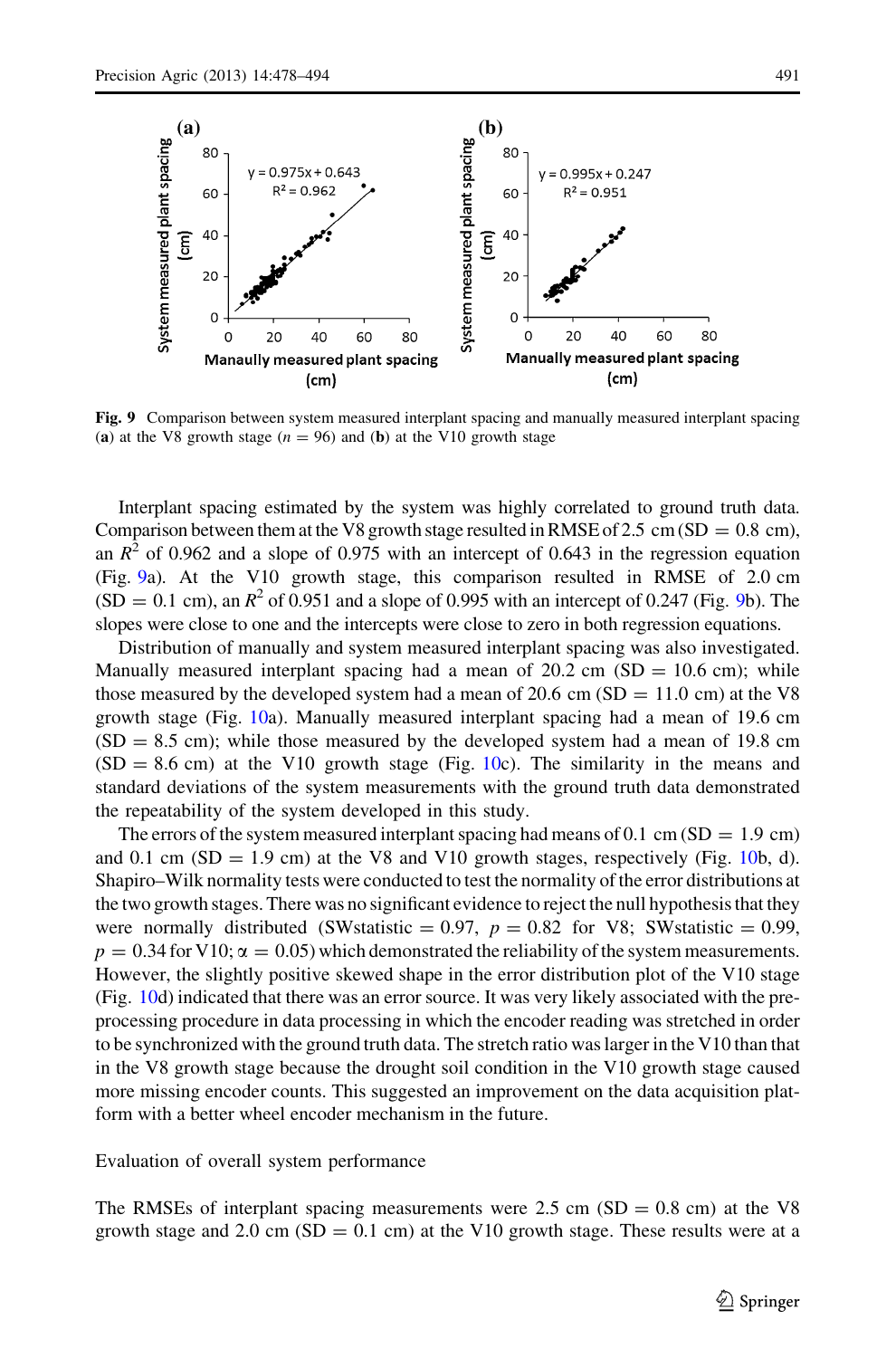<span id="page-14-0"></span>

Fig. 10 Histograms of (a) manually and system measured interplant spacing, and (b) error distribution of system measured interplant spaces at the V8 growth stage; (c) manually and system measured interplant spacing and (d) error distribution of system measured interplant spaces at the V10 growth stage

centimeter or a tenth of a centimeter level, which were smaller or close to the agronomic spacing findings at a centimeter level described by Krall et al. [\(1977\)](#page-15-0) and Lauer and Rankin [\(2004](#page-16-0)). This indicated that the developed system could be used to provide useful plant location and spacing information from an agronomic point of view.

In summary, the developed approach had its unique features comparing with others from previous research. Firstly, it was suitable for sensing corn plant location and spacing at mid-growth stage. Previous work based on 2D imaging and collected data from the top of the canopy could only be applied at early corn growth stages. At the mid-growth stage, the corn canopy might overlap with each other, thus made it difficult to differentiate individual plant. Secondly, the developed approach could reduce interference from leaves and other objects by scanning a plant multiple times. This greatly increased the possibility to identify each plant and improved the accuracy on corn location and spacing measurements when compared with 1D ranger sensors. Thirdly, the developed, laser-scanner-based approach acquired less data for plant measurements; hence, led to faster processing and communication speed and low demands on data processing and storage comparing with 2D imaging methods. This was very important for real-time, field implementation.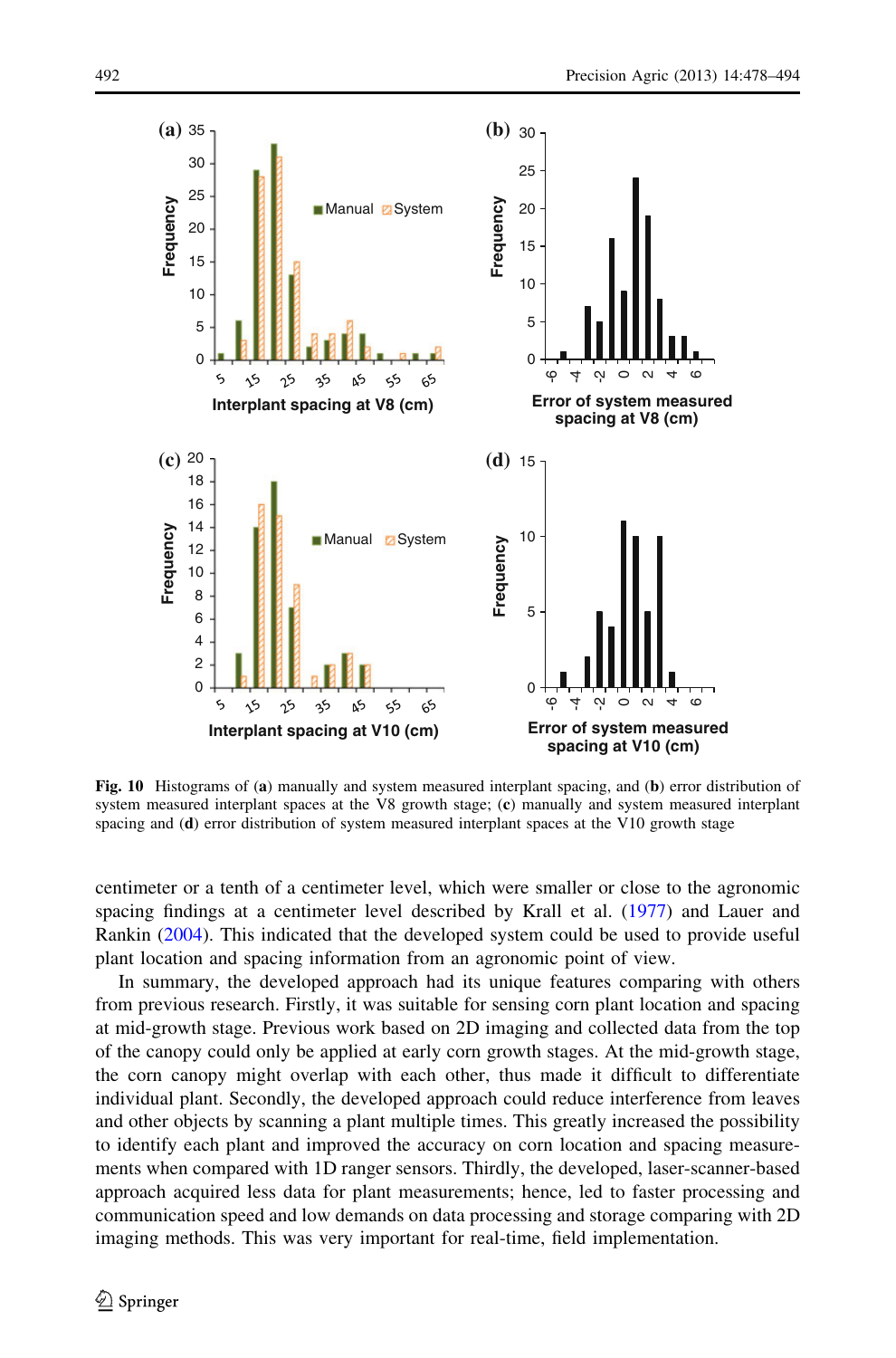# <span id="page-15-0"></span>**Conclusions**

A system based on laser line-scan technique was developed and tested to estimate corn plant locations and interplant spacing at mid growth stages. The field experiment results demonstrated that:

- Using a laser line scanner to identify corn plant stalks from different points of view onthe-go is a feasible method for plant counting, location and spacing measurement. The current system achieved 24.0 and 10.0 % of mean total errors in plant counting at the V8 and V10 growth stages, respectively. The mean RMSEs of the system measured locations for correctly identified plants were 2.3 and 2.6 cm at the V8 and V10 growth stages, respectively. Comparison between system measured and manually measured interplant spacing had  $R^2$  of 0.962 and 0.951 for the V8 and V10 growth stages, respectively.
- The system can be enhanced for better performance in the future. Redesign of the wheel encoder mechanism will increase the reliability in data acquisition. Data processing algorithm can also be modified on reducing errors from interfering factors and fine-tuning parameter values.
- For practical deployment, the developed system can be upgraded by using a laser scanner with a faster data communication rate and an on-board fast microprocessorbased data-logging system to accommodate the travel speed of a tractor (e.g. 6–10 kmph).

Acknowledgments The authors would like to thank Jeremiah Mullock and Natasha Macnack in Department of Plant and Soil Sciences for their help in plot preparation and manual measurement. Appreciation also goes to Wesley Porter, Jorge Rascon, Marshall Oldham, Bin Li, Aaron Franzen and Yongbo Wan in Department of Biosystem and Agricultural Engineering for their help in field test which made this project successful.

# **References**

- Birrell, S. J., & Sudduth, K. A. (1995). Corn population sensor for precision farming. ASAE paper No. 951334. St. Joseph, Michigan.
- Dworak, V., Selbeck, J., & Ehlert, D. (2011). Ranging sensor for vehicle-based measurement of crop stand and orchard parameters: a review. Transactions of the ASABE, 54(4), 1497–1510.
- Ester, M., Kriegel, H., Sander, J., & Xu, X. (1996). A density-based algorithm for discovering clusters in large spatial databases with noise. Proceedings of 2nd International Conference on Knowledge Discovery and Data Mining (pp. 226–231). Menlo Park, CA: AAAI Press.
- Gauer, L. E., Grant, C. A., Gehl, D. T., & Bailey, L. D. (1992). Effects of nitrogen fertilization on grain protein content, nitrogen uptake, and nitrogen use efficiency of six spring wheat (Triticum aestivum L.) cultivars, in relation to estimated moisture supply. Canadian Journal of Plant Science, 72, 235–241.
- Heege, H., Reusch, S., & Thiessen, E. (2004). Systems for site-specific on-the-go control of nitrogen topdressing during spreading. Proceedings of the 7th International Conference on Precision Agriculture and Other Precision Resources Management (pp. 133–147). Minneapolis, MN.
- Huang, Y., Lan, Y., Ge, Y., Hoffmann, W. C., & Thomson, S. J. (2010). Spatial modeling and variability analysis for modeling and prediction of soil and crop canopy coverage using multispectral imagery from an airborne remote sensing system. Transactions of the ASABE, 53(4), 1321–1329.
- Hummel, J. W., Drummond, S. T., Sudduth, K. A., & Krumpelman, M. J. (2002). Sensing systems for sitespecific assessment of corn plants. Proceedings of the 6th International Conference on Precision Agriculture (unpaginated). Madison, WI: ASA, CSSA, and SSSA.
- Krall, J. M., Esechie, H. A., Raney, R. J., Clark, S., TenEyck, G., Lundquist, M., et al. (1977). Influence of within-row variability in plant spacing on corn grain yield. Agronomy Journal, 69, 797–799.